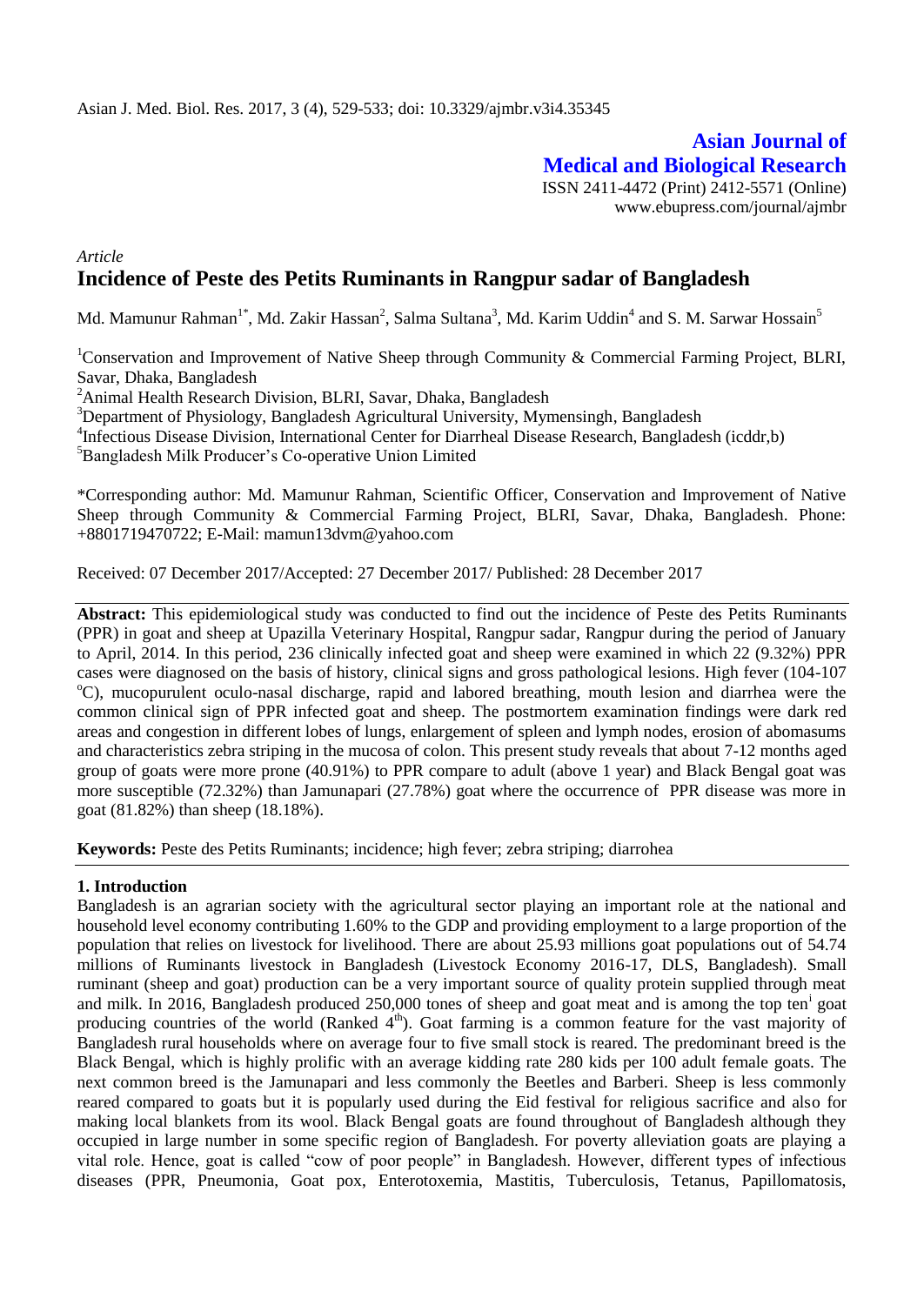Ringworm etc.) and non-infectious diseases (Ketosis, Pregnancy toxemia, Vaginal prolapse etc.) are important diseases act as hindrance in raising the goat population in this country, specially peste des petits ruminants (PPR) causes higher morbidity and mortality and huge economic losses. The virus that causes PPR belongs to morbilli virus group of the paramyxoviridae family. Peste des petits ruminants (PPR) virus is a negative, single stranded, non-segmented, enveloped, RNA, pleomorphic virus particle. The virus is efficiently spread by aerosol and probably only small amount of virus is required to infect susceptible individual. The virus replicates in the upper respiratory tract and then spreads to local lymphnodes (Imagawa, 1964). Peste des Petits Ruminants (PPR) has been recognized to a highly contagious viral disease of small ruminants, particularly in goats in Bangladesh. Sheep and goats are the natural host of peste des petits ruminants (PPR) virus, whereas goats are more susceptible than sheep. PPR was first recorded as clinical entity in the Ivory coast of West Africa in 1942 (Samad, 1996). The presence of rinderpest like disease i.e. PPR was first noticed in Bangladesh by FAO expert team while visiting western part of Bangladesh in 1993. PPR was detected by sample taken from the sick goat mainly in border belts area of south western districts (sathkhira, Jessore and Borguna) of Bangladesh by Taylor *et al*. (2002) and then spread an epidemic fashion throughout the country (Debnath, 1995). Later, the causal agent of the disease was identified as PPR virus by World Reference Laboratory (Barrett *et al*., 1997). The typical clinical signs of PPR virus infection are always associated with high fever (106-107 °F), discharge (ocular and nasal), stomatitis and excessive salivation. The oculo-nasal discharges become mucopurulent followed by pneumonia accompanied with coughing and abdominal breathing. A watery blood stained diarrhea is common in the later stage of infection, which is followed by death. During disease cycle, severe immunodeficiency occurs commonly and this is thought to contribute susceptibility to secondary bacterial infections that accounts for most of the mortality associated with Peste des Petits Ruminants (PPR) infection (Sil *et al.,* 1995). The maternal immunity derived from the vaccinated dose was sufficient to protect the kids for a period of 135- 145 days during their early lives (Sil *et al*., 1995). At present homologous PPR vaccine has been practicing in Bangladesh against PPR to make up strong immunity. To prevent this devastating disease, effective vaccination programme should be continued in all the year round and the government should take proper steps at the necessary moment. Considering the above circumstances, the present clinical report has been undertaken with addressing the objectives to know the occurrence of PPR in the study area and to estimate the proportionate occurrence of PPR in goat and sheep in relation to breed, age, sex and immune status in Rangpur Sadar, Rangpur.

#### **2. Materials and Methods**

The study was conducted in Upazilla Veterinary Hospital, Rangpur sadar, Rangpur. The epidemiological study period was six months from January to June, 2014. The study was carried on Peste des Petits Ruminants (PPR) infected sheep and goats of various age, sex and breed that were brought to the hospital over the study period. A total number of 236 clinically infected goat and sheep were recorded in which Peste des Petits Ruminants (PPR) infected case in goat was only 22 and 4 in infected sheep on the basis of farmer's history like vaccinated or non vaccinated and clinical sign. The total samples were divided into several groups such as species, age, sex, breed and vaccination. Diagnosis was made mainly by means of clinical history, physical examinations, clinical signs of the sheep and goats. Close inspection were performed properly in order to observe the presenting signs and symptoms such as high fever  $104-107$  °C, occulonasal discharge or mucopurulent discharge, mouth lesion (necrotic ulcer), depressed and sleepy appearance, arched back, lowering head, rough hair coat, foul smell from mouth, severe dehydrated condition, diarrhea, respiratory distress (rapid and laboured breathing) and weakness of animal. Temperature was recorded per rectum with the thermometer in each case. Respiratory distress was identified with the help of stethoscope and observed the lung and tracheal sound and recorded. In diarrhoeal case, dehydration was measured by skin fold test. Skin fold test was performed to rough estimation of the degree of dehydration. The clinical signs of the disease as well as the history of morbidity and mortality were mainly recorded in goats. The postmortem examination findings were dark red areas and congestion in different lobes of lungs with pneumonic changes, enlargement of spleen and lymph node, erosion of abomasums and characteristics zebra striping in the mucosa of colon. A descriptive analysis was carried out and the results were expressed in percentage (%).

### **3. Results and Discussion**

A total number of 236 diseased goat and sheep were examined in which 22 cases were PPR, 85 cases were parasitic infestation, 24 cases were diarrhoea (non-specific), 23 cases were pneumonia and 82 cases were other diseases. The highest occurred disease was parasitic infestation which was 36.02%. This high occurrence of parasitic infestation might be due to irregular deworming and poor health care and management. The occurrence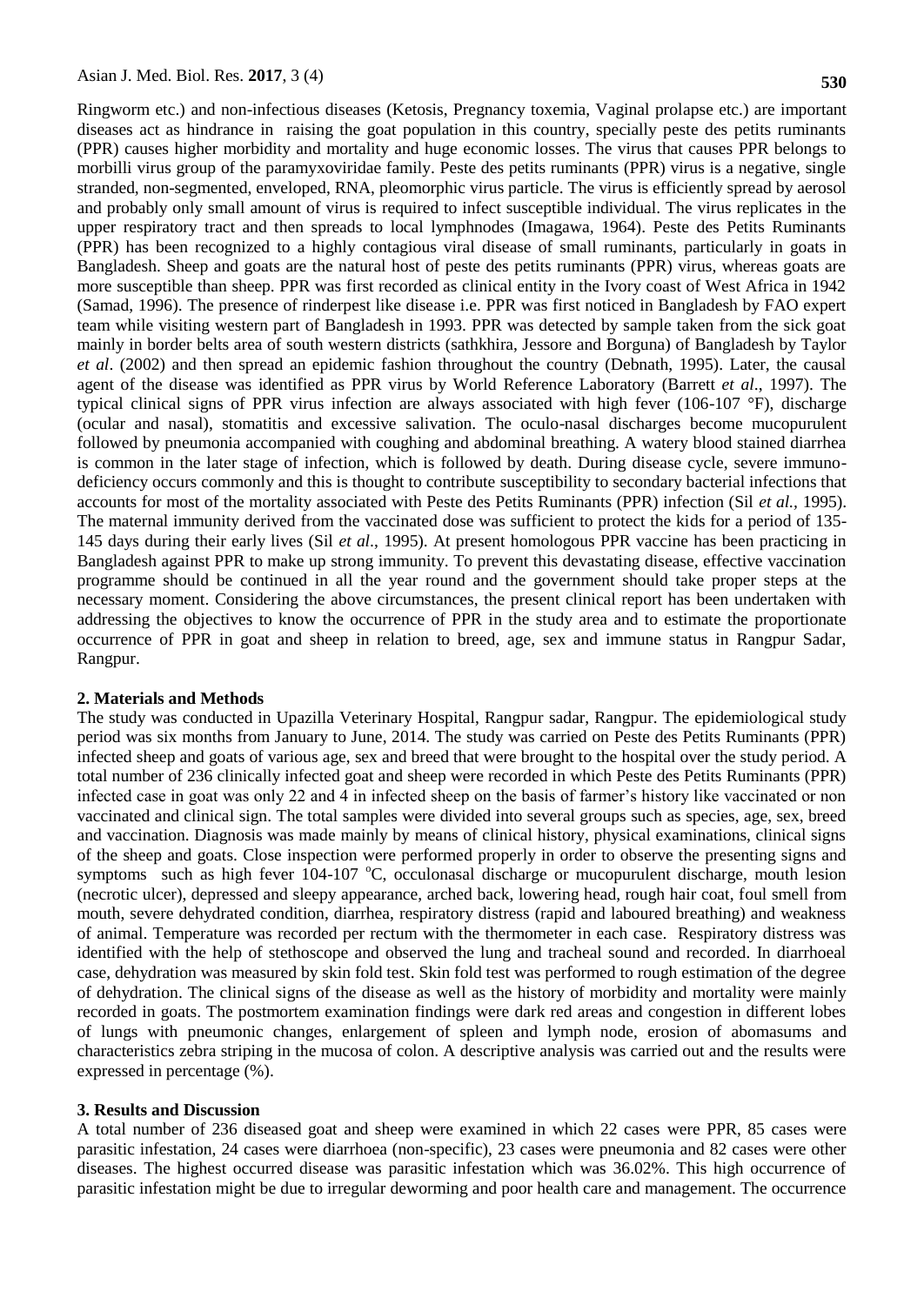of PPR disease was found only 9.32% that shown in Table 1. The goats were more susceptible than sheep. The total number of PPR affected goats was 18 which was 81.82% and sheep were only 4 in number which was 18.18% shown in Table 2. The higher occurrence of PPR disease in goat is probably related to large number of goat reared in the study area than sheep and this is also supported by Braide (1981) who observed that it mainly affects goats but involvement of sheep is not exceptional. The occurrence of PPR disease was higher in Black Bengal goat (72.22%) than in Jamunapari goat (27.78%) that shown in Table 3. Samad (2001) observed that Black Bengal breed (67.24%) is more susceptible to PPR than Jamunapari breed (32.76%). This study is much similar with my study. The females (59.09%) were more susceptible than male (40.91%) to PPR disease shown in Table 4. These results were not agreement with the results of Samad (2001) where found that both male and female goats are equally susceptible to PPR. The occurrence of PPR was maximum (40.91%) in 7-12 months of age group of both sheep and goat followed by 4.54 %, 36.36 % and 18.18 % in 1-3 months, 4-6 months and above 12 months of age group respectively. The prevalence of PPR was higher in young goats (68.19%) as compared with adult goats (31.82%) that shown Table 5. These results were almost corresponds with the report of Blood *et al.* (1995), who observed that the disease was rapidly fatal in the young animals (60.80%) especially in 7-12 months age group. The occurrence of PPR was higher in non-vaccinated (90.90%) sheep and goat as compared with vaccinated (9.1%) cases that presented in Table 6. This result supported by the earlier report made by Gibbs *et al.* (1979) who found higher prevalence (68.38%) of PPR in the non-vaccinated goat population.

| Total no. of cases | <b>Name of diseases</b>  | No. of cases | $\frac{6}{6}$ |
|--------------------|--------------------------|--------------|---------------|
| 236                | <b>PPR</b>               | 22           | 9.32          |
|                    | Parasitic infestation    | 85           | 36.02         |
|                    | Diarrhoea (non-specific) | 24           | 10.17         |
|                    | Pneumonia                | 23           | 9.75          |
|                    | Other diseases           | 82           | 34.75         |

# **Table 1. Occurrence of PPR in relation to other diseases in goat and sheep.**

### **Table 2. Occurrence of PPR in different species.**

| <b>Species</b> | No. of cases | <b>No. of PPR cases</b> | $\frac{6}{6}$ |  |
|----------------|--------------|-------------------------|---------------|--|
| Goat           | 230          | 10                      | 81.82         |  |
| Sheep          |              |                         | 18.18         |  |
| Total          | 236          | $\sim$<br>∠∠            | 9.32          |  |

### **Table 3. Occurrence of PPR in goat according to breed.**

| <b>Breed</b>        | No. of samples | No. of affected samples | $\frac{6}{9}$ |  |
|---------------------|----------------|-------------------------|---------------|--|
| <b>Black Bengal</b> | 204            |                         | 72.22<br>4.44 |  |
| Jamunapari          | 26             |                         | 27.78         |  |
| Total               | 230            | ιo                      | 7.83          |  |

## **Table 4. Occurrence of PPR disease on the basis of sex.**

| <b>Sex</b> | No. of samples | <b>No. of PPR cases</b> | $\frac{1}{2}$ |
|------------|----------------|-------------------------|---------------|
| Buck       | ບປ             |                         | 40.91         |
| Doe        | - م<br>1 J J   |                         | 59.09         |

# **Table 5. Susceptibility of PPR disease according to age.**

| Age group (months) | No. of cases | $\frac{0}{0}$ |
|--------------------|--------------|---------------|
| 1-3 months         |              | 4.54          |
| 4-6 months         |              | 36.36         |
| 7-12 months        |              | 40.91         |
| Above 1 year       | 4            | 18.18         |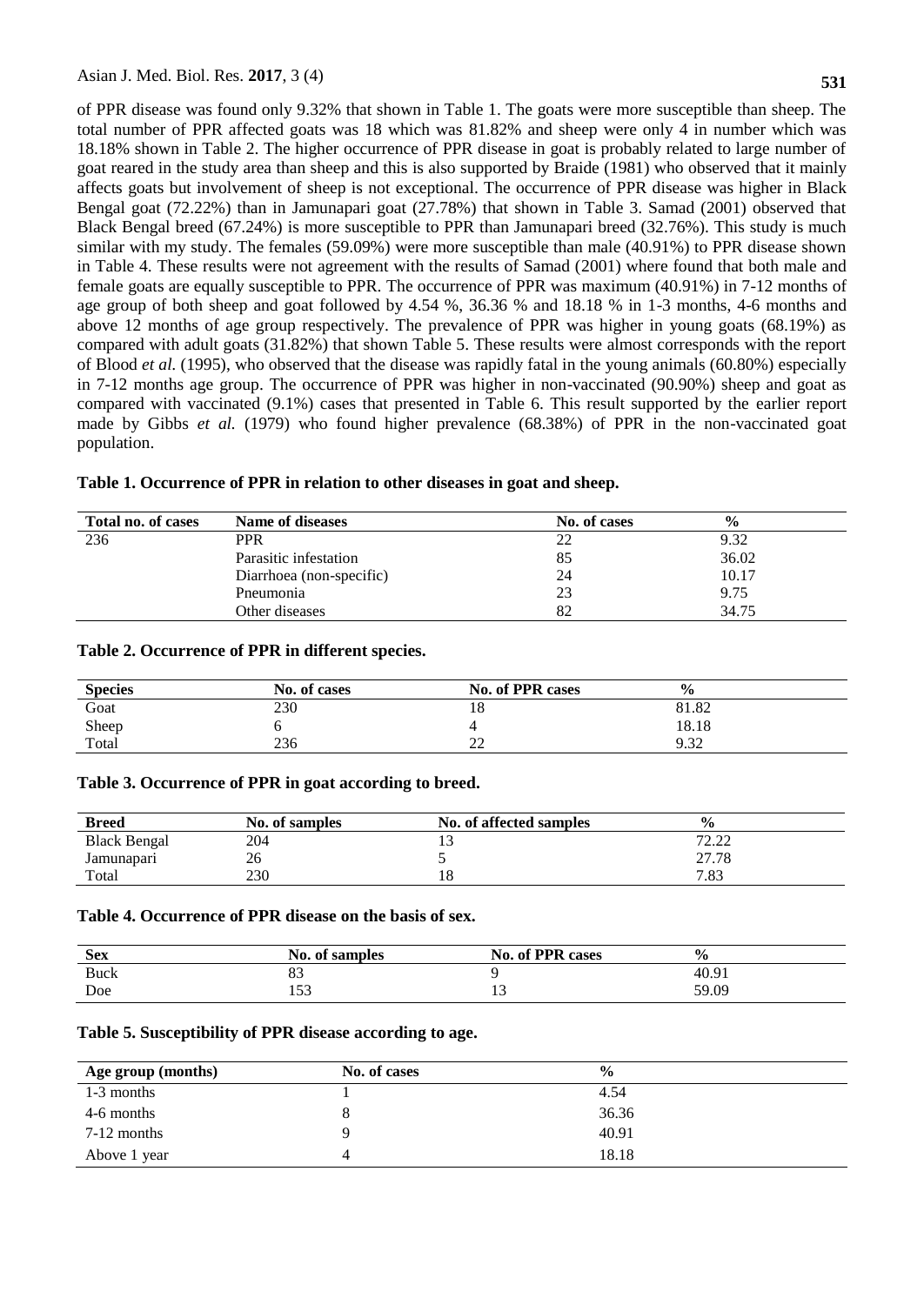## **Table 6. Occurrence of PPR in relation to immune status of sheep and goat.**

| Immune status  | <b>No. of PPR cases</b> | $\frac{0}{0}$ |
|----------------|-------------------------|---------------|
| Vaccinated     |                         | ◡             |
| Non vaccinated | 20                      | 90.90         |

# **4. Conclusions**

Peste des Petits Ruminants (PPR) is an acute febrile and highly contagious viral disease of small ruminants characterized by high fever, mucopurulent nasal and ocular discharge, necrotizing and erosive stomatitis, pneumonia, necrosis and ulceration of mucous membrane and inflammation of gastrointestinal tract, leading to severe diarrhea. The present study has been made to know the present situation of PPR disease in Upazilla Veterinary Hospital, Rangpur sadar, Rangpur district. This preliminary study suggests that goats are more infected with PPR than sheep. Black Bengal goats are more susceptible to PPR than Jamunapari goat. Female sheep and goats were more affected by PPR than male sheep and goats. About 7-12 months were more prone to PPR than other age group. Vaccination should be done carefully as it markedly reduces the chance of infection. The chances of other bacterial infections especially pneumonia and gastroenteritis increases with the increase of duration of disease, it may be due to immunosuppressive nature of the PPR disease and hence, it causes heavy economic losses in the country every year and also markedly decrease the production of the infected animal. As the vaccination of sheep and goat reduces the chance of infection, regular vaccination is recommended. High production efficiency is very important for achieving the maximum economic return but limited work has been done about PPR in Bangladesh. However, no precise reports on PPR are available for this area, further study for the occurrence of PPR disease needed to be carried out.

#### **Acknowledgements**

The author feels great pleasure to express his deepest of gratitude, sincere appreciation and profound regards to Upazila Veterinary Hospital, Rangpur Sadar Rangpur and owner of the animal.

#### **Conflict of interest**

None to declare.

# **References**

- Alam JS, MA Rahman and MA Sayeed, 1998. A study on Livestock Credit in Rural Bangladesh. Bangladesh Journal of Livestock Research*,* 1:15-18.
- Barrett E, 1994. Rinderpest and distemper viruses. In: R.G. Webster and A. Granoff (eds). Encvci. Virol., 3: 1260-1268.
- Barrett T, D Pronab, BP Sreenivasa and M Corteyn, 1997. Recent epidemiology of Peste des Petits Ruminants Virus (PPRV). Vet. Microbiol., 88:125-130.
- Braider VB, 1981. Peste des Petites ruminants. World Anim. Review*,* 39: 25-28.
- Blood A, A Afshar, TW Dukes and AW Becker, 1995. Experimental PPR (goat plague) in goats and sheep. Canadian J. Vet. Res*.,* 52: 46-52.
- Debnath NC, 1995. Peste des petits ruminants (PPR); an overview proceeding of the BSVER Symposium on Eradication of Rinderpest and Related Diseases. 2<sup>nd</sup> December, 1995, Dhaka, pp. 9-13.
- FAO, 1999. Recognizing Peste des Petits Ruminants-A field Manual. FAO Animal Health Manual No.5. Food and Agriculture Organization of the United Nations, Rome, pp. 1-27.
- Gibbs EPJ, WP Taylor and MJP Lawman, 1979. Classification of peste des petits ruminants (PPR) virus as the fourth member of the genus Morbillivirus. Intervirology*,* 15: 35-41.
- Imagawa DT, 1964. Relationship among measles, canine distemper and rinderpest viruses. Progress in Medical Virology*,* 10: 160-193.
- Islam MR, M Shamsuddin, PM Das and ML Dewan, 2001. An outbreak of Peste Des petits Ruminants in Black Bengal goats in Mymensingh, Bangladesh. The Bangladesh Veterinarian*,* 18: 14-19.

Livestock Economy (2016-17), Department of Livestock Services, Bangladesh.

- Samad MA, 1996. Poshu Palon O Chikitsavidya (Animal Husbandry and Medicine). 1<sup>st</sup> edn., Published by M. Bulbul, BAU campus, Mymensingh, Bangladesh.
- Samad MA, 2001. Poshu Palon O Chikitsavidya (Animal Husbandry and Medicine). 2<sup>nd</sup> edn., Published by M. Bulbul, BAU campus, Mymensingh, Bangladesh.